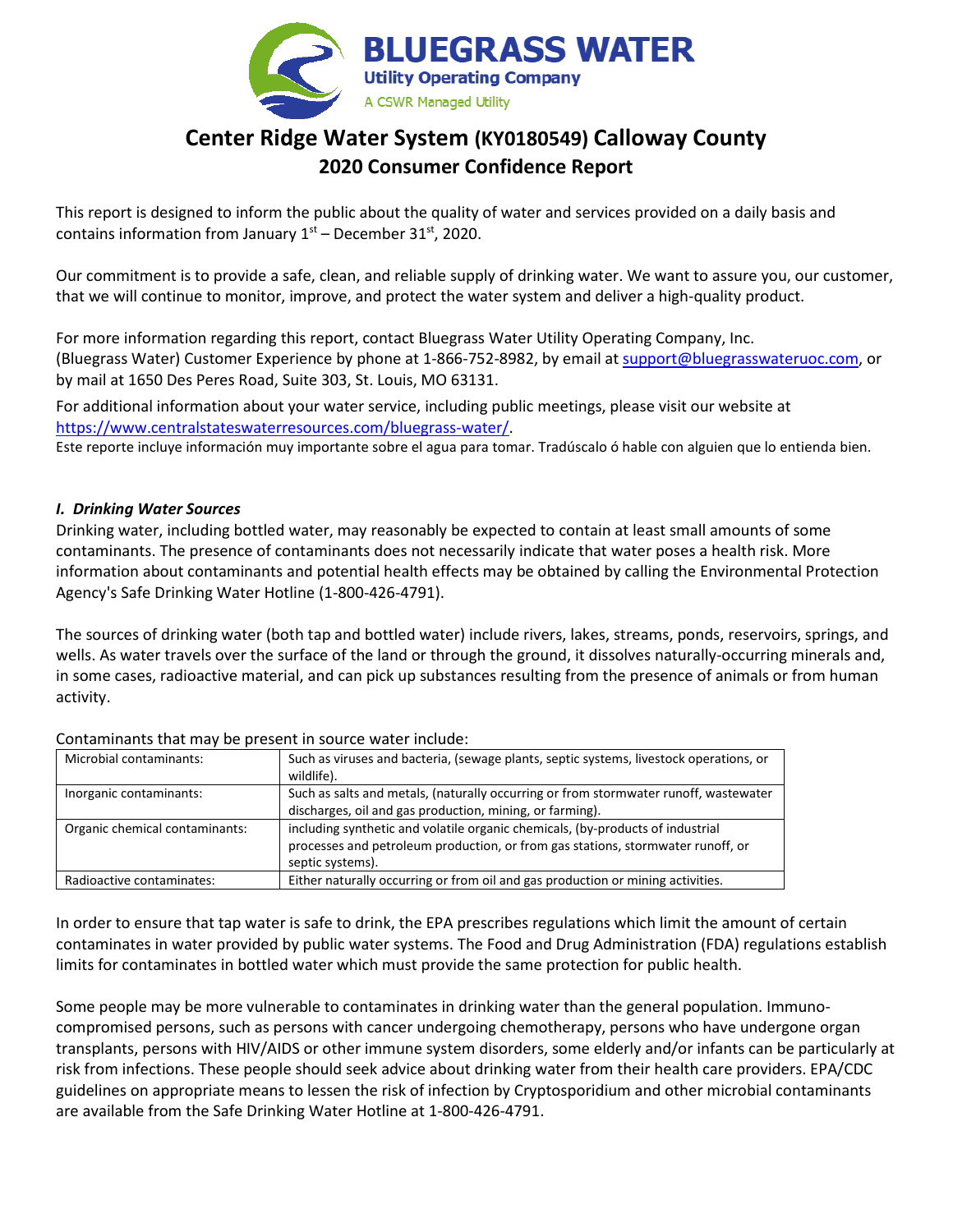## *II. Source Water Information*

Water Source Type: One (1) groundwater well - Whisper Drive Well #1

#### Source Water Assessment:

Center Ridge Water System is located in eastern Calloway County in the Mississippi Embayment area of western Kentucky. The geology of the area includes formations of the Mississippian, Upper Cretaceous, Pliocene, Pleistocene, and Tertiary Series. There are several faults of unknown depth in the area of Center Ridge Water System which may impact the well by acting as a conduit for groundwater movement.

The Center Ridge Water System withdraws water from the Mississippi Embayment (Jackson Purchase) region of Kentucky. According to the Kentucky Division of Water's Guide for Wellhead protection, the hydrologic sensitivity value for the aquifer rates as a two on a scale of one to three (three being the highest).

There are a total of twenty-seven potential sources of contamination within the Center Ridge Water System's wellhead protection area. All of these potential sources have been identified as septic systems and are ranked as having a medium risk to contamination of the aquifer.

Since all twenty-seven of the potential contamination sources have a medium ranking, the aquifer has been determined to have a medium risk ranking. This ranking is influenced by the nature of the aquifer that has a medium sensitivity value, the nature of the potential contaminant sources, and historical water quality results.

| Arsenic (As): | While your drinking water meets EPA's standard for arsenic, it does contain low levels of arsenic. EPA's standard<br>balances the current understanding of arsenic's possible health effects against the costs of removing arsenic from<br>drinking water. EPA continues to research the health effects of low levels of arsenic, which is a mineral known to<br>cause cancer in humans at high concentrations and is linked to other health effects such as skin damage and<br>circulatory problems.                                                                                                                                                                                                                                                                                                                                                                                                                      |
|---------------|----------------------------------------------------------------------------------------------------------------------------------------------------------------------------------------------------------------------------------------------------------------------------------------------------------------------------------------------------------------------------------------------------------------------------------------------------------------------------------------------------------------------------------------------------------------------------------------------------------------------------------------------------------------------------------------------------------------------------------------------------------------------------------------------------------------------------------------------------------------------------------------------------------------------------|
| Lead $(Pb)$ : | If present, elevated levels of lead can cause serious health problems, especially for pregnant women and young<br>children. Lead in drinking water is primarily from materials and components associated with service lines and<br>home plumbing. Your local public water system is responsible for providing high quality drinking water, but cannot<br>control the variety of materials used in plumbing components. When your water has been sitting for several hours,<br>you can minimize the potential for lead exposure by flushing your tap for 30 seconds to 2 minutes before using<br>water for drinking or cooking. If you are concerned about lead in your water, you may wish to have your water<br>tested. Information on lead in drinking water, testing methods, and steps you can take to minimize exposure is<br>available from the Safe Drinking Water Hotline or at http://www.epa.gov/safewater/lead. |
| Nitrate (N):  | in drinking water at levels above 10 ppm is a health risk for infants of less than six months of age. High nitrate<br>levels in drinking water can cause blue baby syndrome. Nitrate levels may rise quickly for short periods of time<br>because of rainfall or agricultural activity. If you are caring for an infant you should ask advice from your health<br>care provider.                                                                                                                                                                                                                                                                                                                                                                                                                                                                                                                                           |

## *III. Health Effects Language*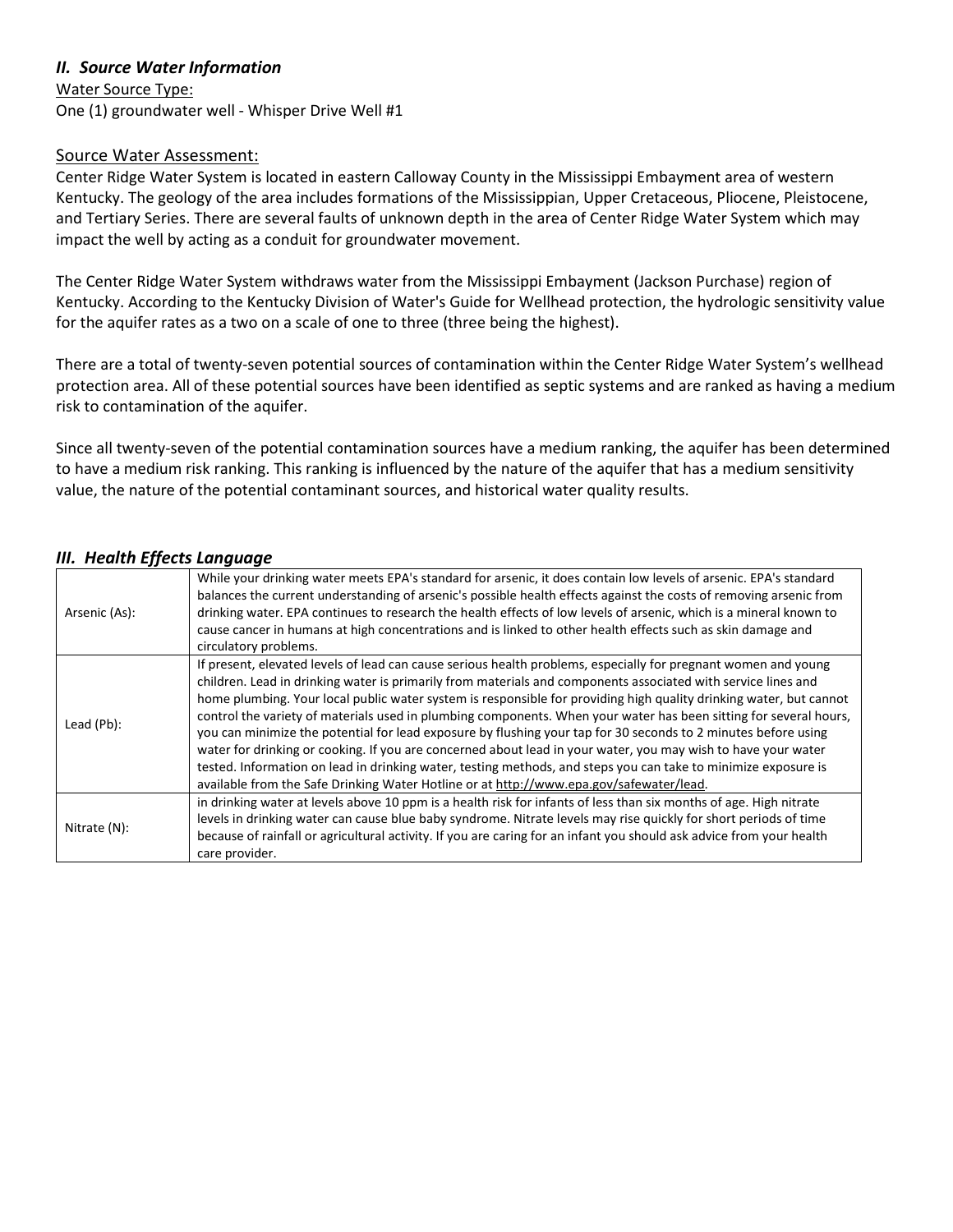## *IV. Definitions and Abbreviations*

| Level 1 Assessment (L1A):       | A Level 1 assessment is a study of the water system to identify potential problems and determine     |  |  |  |  |  |
|---------------------------------|------------------------------------------------------------------------------------------------------|--|--|--|--|--|
|                                 | (if possible) why total coliform bacteria have been found in our water system.                       |  |  |  |  |  |
|                                 | A Level 2 assessment is a very detailed study of the water system to identify potential problems     |  |  |  |  |  |
| Level 2 Assessment (L2A):       | and determine (if possible) why an E. coli MCL violation has occurred and/or why total coliform      |  |  |  |  |  |
|                                 | bacteria have been found in our water system on multiple occasions.                                  |  |  |  |  |  |
| Action Level (AL):              | The concentration of contaminant which, if exceeded, triggers treatment or other requirements        |  |  |  |  |  |
|                                 | which a water system must follow.                                                                    |  |  |  |  |  |
| Below Detection Levels (BDL):   | Laboratory analysis indicates that the contaminant is not present.                                   |  |  |  |  |  |
| Maximum Contaminant Level       | The highest level of a contaminant that is allowed in drinking water. MCLs are set as close to the   |  |  |  |  |  |
| (MCL):                          | MCLGs as feasible using the best available treatment technology.                                     |  |  |  |  |  |
| Maximum Contaminate Level Goal  | The level of a contaminant in drinking water below which there is no known or expected risk to       |  |  |  |  |  |
| (MCLG):                         | health. MCLGs allow for a margin of safety.                                                          |  |  |  |  |  |
| Maximum Residual Disinfectant   | The highest level of a disinfectant allowed in drinking water. There is convincing evidence that the |  |  |  |  |  |
|                                 | addition of a disinfectant is necessary for                                                          |  |  |  |  |  |
| Level (MRDL):                   | control of microbial contaminants.                                                                   |  |  |  |  |  |
| Maximum Residual Disinfectant   | The level of drinking water disinfectant below which there is no known or expected risk to health.   |  |  |  |  |  |
| Level Goal (MRDLG):             | MRDLGs do not reflect the benefits of the use of disinfectants to control microbial contaminants.    |  |  |  |  |  |
| Microgram per Liter (ug/L):     | A measure of the radioactivity in water.                                                             |  |  |  |  |  |
| Million Fibers per Liter (MFL): | A measure of the presence of asbestos fibers that are longer than 10 micrometers.                    |  |  |  |  |  |
| Millirems per year (mrem/yr):   | A measure of radiation absorbed by the body.                                                         |  |  |  |  |  |
| Nephelometric Turbidity Unit    | A measure of the clarity of water. Turbidity has no health effects. However, turbidity can provide a |  |  |  |  |  |
| $(NTU)$ :                       | medium for microbial growth. Turbidity is monitored because it is a good indicator.                  |  |  |  |  |  |
| Not Applicable (N/A):           | Does not apply.                                                                                      |  |  |  |  |  |
| Picocuries per Liter (pCi/L):   | A measure of the radioactivity in water.                                                             |  |  |  |  |  |
| Parts per million (ppm):        | One part per million corresponds to one minute in two years or a single penny in \$10,000.           |  |  |  |  |  |
| Parts per billion (ppb):        | One part per billion corresponds to one minute in 2,000 years, or a single penny in \$10,000,000.    |  |  |  |  |  |
|                                 | One part per trillion corresponds to one minute in 2,000,000 years, or a single penny in             |  |  |  |  |  |
| Parts per trillion (ppt):       | \$10,000,000,000.                                                                                    |  |  |  |  |  |
|                                 | One part per quadrillion corresponds to one minute in 2,000,000,000 years or one penny in            |  |  |  |  |  |
| Parts per quadrillion (ppq):    | \$10,000,000,000,000.                                                                                |  |  |  |  |  |
| Treatment Techniques (TT):      | A required process intended to reduce the level of a contaminate in drinking water                   |  |  |  |  |  |
| Variances and Exemptions:       | State or EPA permission not to meet an MCL or a treatment technique under certain conditions.        |  |  |  |  |  |

## *V. Water Quality Data – Regulated Contaminate Test Results*

The data presented in this report is from the most recent testing done in accordance with the State of Kentucky's administrative regulations in 401 KAR Chapter 8. As authorized and approved by EPA, the State has reduced monitoring requirements for certain contaminants to less often than once per year because the concentrations of these contaminants are not expected to vary significantly from year to year. Some of the data in this table, though representative, may be more than one year old.

| Microbiological                               | MCL | <b>MCLG</b> | Reporting<br>Level | Concentration<br><b>Detected</b> | Date of Sample                                                                                                                         | <b>Violation</b> | <b>Likely Source of Contamination</b>    |
|-----------------------------------------------|-----|-------------|--------------------|----------------------------------|----------------------------------------------------------------------------------------------------------------------------------------|------------------|------------------------------------------|
| <b>Total Coliform Bacteria</b><br>(detection) | 0   | 0           | 0                  | N/A                              | 01/22/20   07/15/20<br>02/19/20   08/12/20<br>03/25/20   09/09/20<br>04/29/20   10/07/20<br>05/20/20   11/04/20<br>06/30/20   12/02/20 | <b>No</b>        | Naturally Present in the<br>Environment. |
| Fecal coliform & E. coli<br>(detection)       | 0   | 0           | 0                  | N/A                              | 01/22/20   07/15/20<br>02/19/20   08/12/20<br>03/25/20   09/09/20<br>04/29/20   10/07/20<br>05/20/20   11/04/20<br>06/30/20   12/02/20 | <b>No</b>        | Human & animal fecal waste.              |

| Disinfectants/Disinfection<br><b>Byproducts &amp; Precursors</b> | <b>MCL</b>           | <b>MCLG</b>    | Reporting<br>Level | Concentration<br><b>Detected</b> | Date of Sample | Violation | <b>Likely Source of Contamination</b>        |
|------------------------------------------------------------------|----------------------|----------------|--------------------|----------------------------------|----------------|-----------|----------------------------------------------|
| <sup>1</sup> Chlorine (ppm)                                      | <b>MRDL</b><br>$= 4$ | MRDLG<br>$= 4$ |                    | $0.31 - 1.80$                    | 2020           | No        | Water additive used to control<br>microbes.  |
| Haloacetic Acids (HAA5)<br>(ppb)                                 | 60                   | N/A            |                    |                                  | 09/25/20       | No        | Byproduct of drinking water<br>disinfection. |
| <b>Total Trihalomethanes</b><br>(TTHM) (ppb)                     | 80                   | N/A            |                    | 0                                | 09/25/20       | No        | Byproduct of drinking water<br>disinfection. |

<sup>1</sup>Chlorine residuals based upon data since Bluegrass Water UOC purchased the facility on 05/29/20.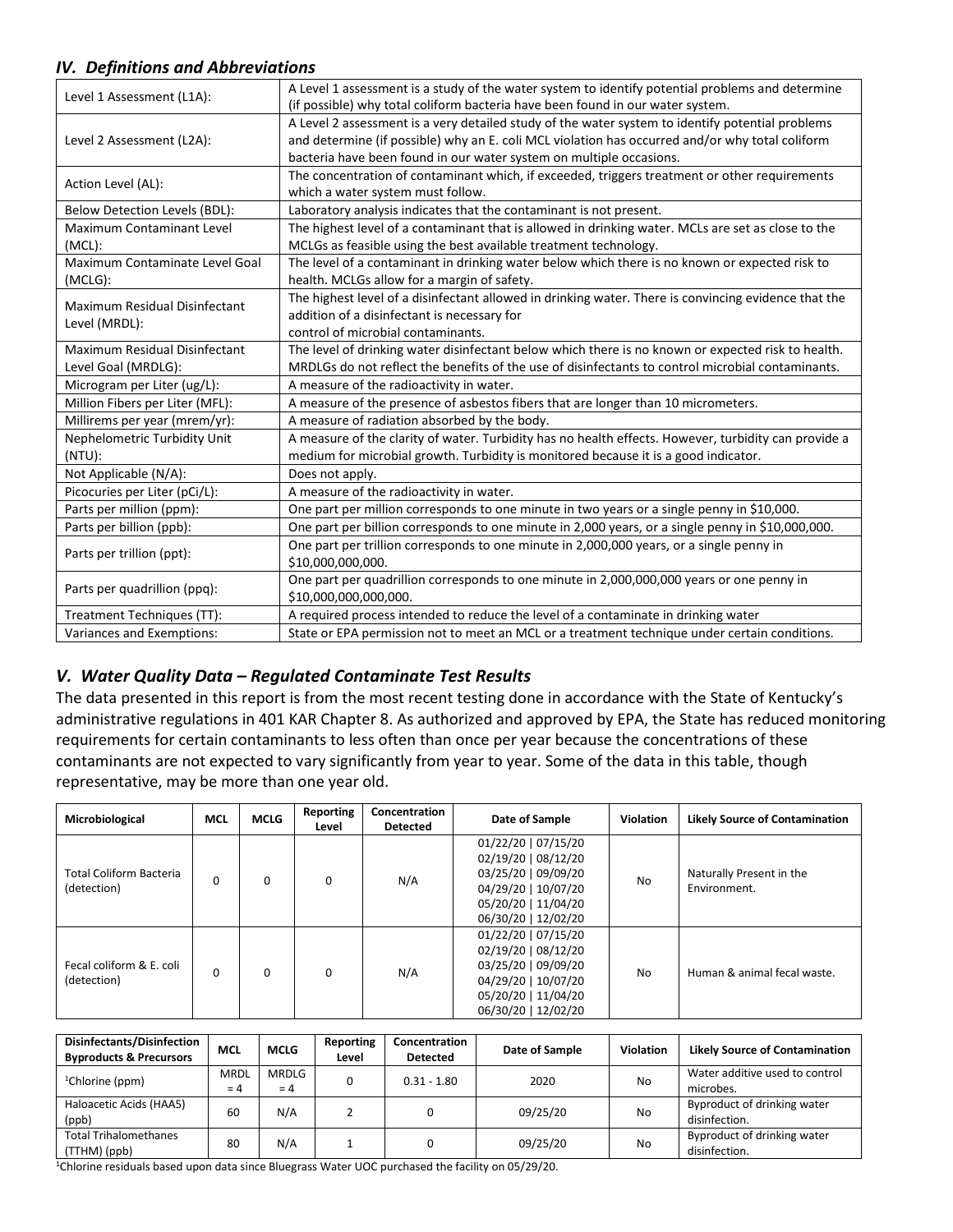| <b>Lead and Copper</b>     | <b>Action</b> | A.L. | 90 <sup>th</sup> | Concentration   | Date of Samples | <b>Violation</b> | <b>Likely Source of Contamination</b> |
|----------------------------|---------------|------|------------------|-----------------|-----------------|------------------|---------------------------------------|
| <b>Contaminants</b>        | Level         | Goal | Percentile       | <b>Detected</b> |                 |                  |                                       |
| Copper (ppm)               |               |      |                  |                 |                 |                  | Corrosion of household                |
| Sites exceeding action     | 1.3           | 1.3  |                  |                 | 09/26/19        | No               | plumbing systems; erosion of          |
| $level = 0$                |               |      |                  |                 |                 |                  | natural deposits.                     |
| Lead (ppb) Sites exceeding |               |      |                  |                 | 09/26/19        |                  | Corrosion of household plumbing       |
| action level $= 0$         | 15            |      |                  |                 |                 | No               | systems; erosion of natural deposits. |

| Radioactive<br><b>Contaminates</b>   | <b>MCL</b> | <b>MCLG</b> | Reporting<br>Level | Concentration<br><b>Detected</b> | Date of Sample | Violation | <b>Likely Source of Contamination</b> |
|--------------------------------------|------------|-------------|--------------------|----------------------------------|----------------|-----------|---------------------------------------|
| Alpha emitters (pCi/L)               | 15         |             |                    | 2.8                              | 12/12/17       | No        | Erosion of natural deposits.          |
| Combined Radium 226<br>& 228 (pCi/L) |            |             |                    | 0.36                             | 12/12/17       | No        | Erosion of natural deposits.          |
| Uranium (ug/L)                       | 30         |             |                    |                                  | 12/12/17       | No        | Erosion of natural deposits.          |

| Inorganic<br><b>Contaminants</b> | <b>MCL</b>     | <b>MCLG</b>    | Reporting<br>Level | Concentration<br><b>Detected</b> | Date of Sample | Violation | <b>Likely Source of Contamination</b>                                                                                             |
|----------------------------------|----------------|----------------|--------------------|----------------------------------|----------------|-----------|-----------------------------------------------------------------------------------------------------------------------------------|
| Antimony (ppb)                   | 6              | 6              | $\mathbf{1}$       | 0                                | 12/28/20       | No        | Discharge from petroleum<br>refineries, fire retardants,<br>ceramics, electronics & solder.                                       |
| Arsenic (ppb)                    | 10             | $\Omega$       | $\mathbf{1}$       | $\mathbf 0$                      | 12/28/20       | No        | Erosion of natural deposits,<br>runoff from orchards, runoff<br>from glass & electronics<br>production wastes.                    |
| Asbestos (MFL)                   | $\overline{7}$ | $\overline{7}$ | 0.102              | 0                                | 09/21/11       | <b>No</b> | Erosion of natural deposits;<br>Decay of asbestos cement water<br>mains.                                                          |
| Barium (ppm)                     | $\overline{2}$ | $\overline{2}$ | 20                 | $\mathbf 0$                      | 12/28/20       | No        | Erosion of natural deposits;<br>discharge of drilling wastes &<br>metal refineries.                                               |
| Beryllium (ppb)                  | 4              | 4              | 0.3                | $\mathbf 0$                      | 12/28/20       | No        | Discharge from metal refineries,<br>coal-burning factories, and from<br>electrical, aerospace, & defense<br>industries.           |
| Cadmium (ppb)                    | 5              | 5              | $\mathbf 0$        | $\mathbf{1}$                     | 12/28/20       | No        | Erosion of natural deposits;<br>corrosion of galvanized pipes,<br>metal refineries; and runoff<br>from waste batteries & paints.  |
| Chromium (ppb)                   | 100            | 100            | 6                  | 0                                | 12/28/20       | No        | Erosion of natural deposits;<br>discharge from steel/pulp mills.                                                                  |
| Cyanide (ppb)                    | 200            | 200            | 10                 | 0                                | 12/28/20       | No        | Discharge from fertilizer,<br>metal/steel, & plastic factories.                                                                   |
| Fluoride (ppm)                   | 4              | $\overline{4}$ | 500                | $\mathbf 0$                      | 12/28/20       | No        | Erosion of natural deposits;<br>discharge from<br>fertilizer/aluminum factories;<br>water additive which promotes<br>strong teeth |
| Mercury (ppb)                    | $\overline{2}$ | $\overline{2}$ | 0.2                | $\mathbf 0$                      | 12/28/20       | No        | Erosion of natural deposits;<br>discharge from refineries &<br>factories; runoff from landfills &<br>cropland.                    |
| Nitrate (ppm)                    | 10             | 10             | 0                  | 0.39                             | 12/28/20       | No        | Erosion from natural deposits;<br>runoff from fertilizer use;<br>leaching from septic<br>tanks/sewage.                            |
| Nitrite (ppm)                    | $\mathbf 1$    | $\mathbf 1$    | 0                  | $\mathbf 0$                      | 12/28/20       | No        | Erosion of natural deposits;<br>runoff from fertilizer use;<br>leaching from septic<br>tanks/sewage.                              |
| Selenium (ppb)                   | 50             | 50             | 5                  | $\mathbf 0$                      | 12/28/20       | No        | Erosion of natural deposits;<br>discharge from metal &<br>petroleum refineries and mines.                                         |
| Thallium (ppb)                   | $\overline{2}$ | 0.5            | 0.7                | $\mathbf 0$                      | 12/28/20       | No        | Leaching from ore-processing<br>sites; discharge from<br>electronics, glass, & drug<br>factories.                                 |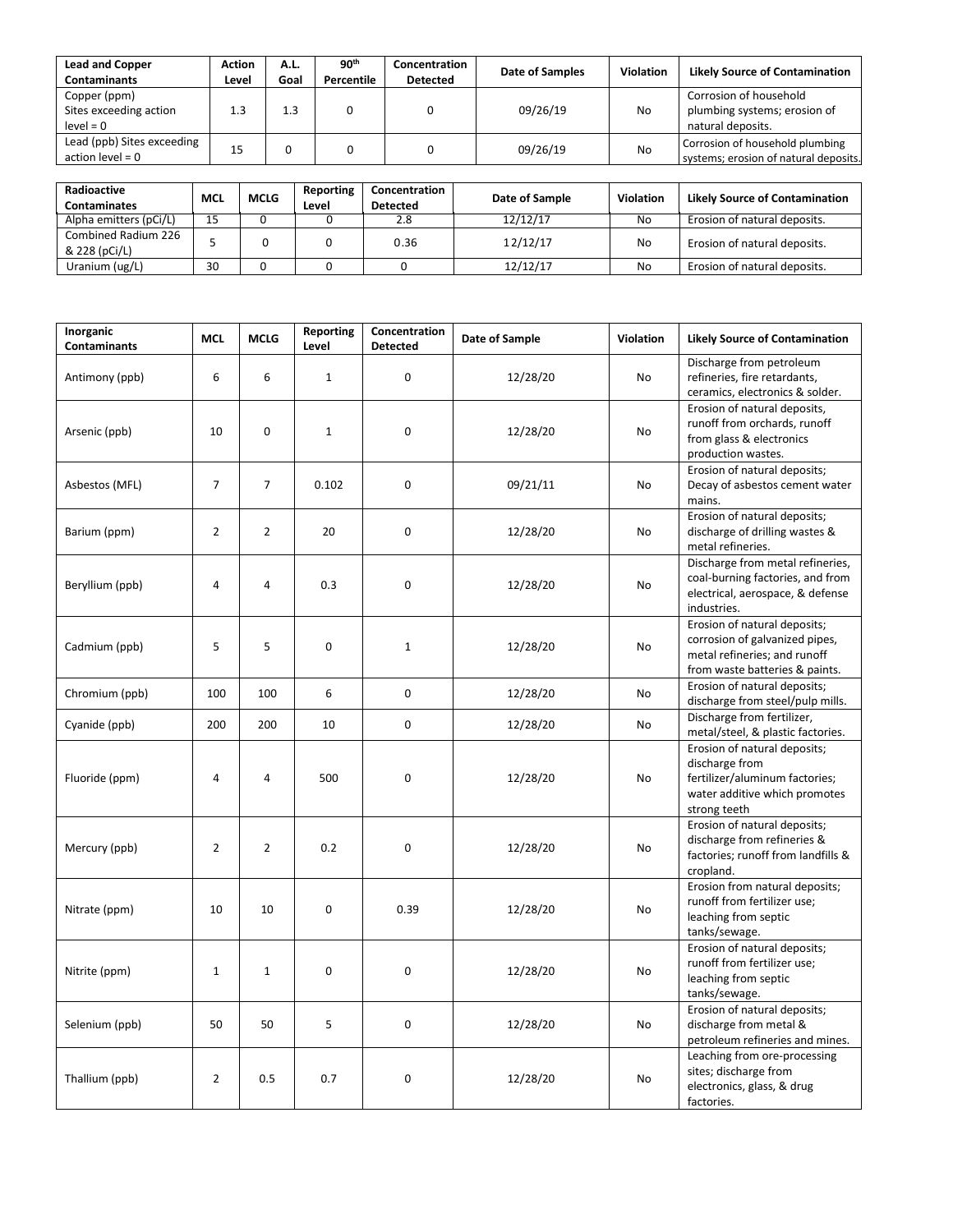| <b>Synthetic Organic</b><br><b>Contaminants</b><br>(including Pesticides &<br><b>Herbicides)</b> | <b>MCL</b>     | <b>MCLG</b>    | Reporting<br>Level | Concentration<br><b>Detected</b> | Date of Sample | Violation | <b>Likely Source of Contamination</b>                                                      |
|--------------------------------------------------------------------------------------------------|----------------|----------------|--------------------|----------------------------------|----------------|-----------|--------------------------------------------------------------------------------------------|
| $2,4-D$ (ppb)                                                                                    | 70             | 70             | 0.1                | $\mathbf 0$                      | 12/12/17       | No        | Runoff from herbicide used on<br>row crops.                                                |
| 2,4,5-TP (a.k.a. Silvex)<br>(ppb)                                                                | 50             | 50             | 0.1                | 0                                | 12/12/17       | No        | Residue of banned herbicide.                                                               |
| Alachlor (a.k.a. LASSO)<br>(ppb)                                                                 | $\overline{2}$ | 0              | 0.1                | 0                                | 12/12/17       | No        | Runoff from herbicide used on<br>row crops.                                                |
| Aldicarb (ppb)                                                                                   | 3              | 0              | 0.5                | 0                                | 12/12/17       |           |                                                                                            |
| Aldicarb sulfone (ppb)                                                                           | $\overline{2}$ | 0              | 0.7                | 0                                | 12/12/17       |           |                                                                                            |
| Aldicarb sulfoxide<br>(ppb)                                                                      | 4              | 0              | 0.5                | 0                                | 12/12/17       |           |                                                                                            |
| Atrazine (ppb)                                                                                   | 3              | 3              | 0.1                | 0                                | 12/12/17       | No        | Runoff from herbicide used on<br>row crops.                                                |
| Benzo (a) pyrene (PAH)<br>(ppt)                                                                  | 200            | 0              | 20000              | 0                                | 12/12/17       | No        | Leaching from linings of water<br>storage tanks & distribution<br>lines.                   |
| Carbofuran (ppb)                                                                                 | 40             | 40             | 0.9                | 0                                | 12/12/17       | No        | Leaching of soil fumigant used<br>on rice & alfalfa.                                       |
| Chlordane (ppb)                                                                                  | $\overline{2}$ | 0              | 0.1                | 0                                | 12/12/17       | No        | Residue of banned termiticide.                                                             |
| Dalapon (ppb)                                                                                    | 200            | 200            | $\mathbf{1}$       | 0                                | 12/12/17       | No        | Runoff from herbicide used on<br>rights of way.                                            |
| Di (2-ethylhexyl)<br>adipate (ppb)                                                               | 400            | 400            | 0.6                | 0                                | 12/12/17       | No        | Discharge from chemical<br>factories.                                                      |
| Di (2-ethylhexyl)<br>phthalate (ppb)                                                             | 6              | 0              | 0.6                | 0                                | 12/12/17       | No        | Discharge from rubber &<br>chemical factories.                                             |
| Dibromochloropropane<br>(ppt)                                                                    | 200            | 0              | 10000              | 0                                | 12/12/17       | No        | Runoff/leaching from soil<br>fumigant used on soybeans,<br>cotton, pineapples, & orchards. |
| Dinoseb (ppb)                                                                                    | 7              | 7              | 0.1                | 0                                | 12/12/17       | No        | Runoff from herbicide used on<br>soybeans & vegetables.                                    |
| Diquat (ppb)                                                                                     | 20             | 20             | 0.4                | 0                                | 12/12/17       | No        | Ruoff from herbicide use.                                                                  |
| Endothall (ppb)                                                                                  | 100            | 100            | 9                  | 0                                | 12/12/17       | No        | Runoff from herbicide use.                                                                 |
| Endrin (ppb)                                                                                     | $\overline{2}$ | $\overline{2}$ | 0.01               | 0                                | 12/12/17       | No        | Residue of banned insecticide.                                                             |
| Ethylene dibromide<br>(ppt)                                                                      | 50             | 0              | 10000              | 0                                | 12/12/17       | No        | Discharge from petroleum<br>refineries.                                                    |
| Glyphosate (ppb)                                                                                 | 700            | 700            | 6                  | 0                                | 12/12/17       | No        | Runoff from herbicide use.                                                                 |
| Heptachlor (ppt)                                                                                 | 400            | 0              | 40000              | 0                                | 12/12/17       | No        | Residue of banned termiticide.                                                             |
| Heptachlor epoxide<br>(ppt)                                                                      | 200            | $\mathbf 0$    | 20000              | 0                                | 12/12/17       | No        | Breakdown of heptachlor.                                                                   |
| Hexachlorobenzene<br>(ppb)                                                                       | $\mathbf{1}$   | 0              | 0.1                | 0                                | 12/12/17       | No        | Discharge from metal refineries<br>& agricultural chemical<br>factories.                   |
| Hexachlorocyclo<br>pentadiene (ppb)                                                              | 50             | 50             | 0.1                | 0                                | 12/12/17       | No        | Discharge from chemical<br>factories.                                                      |
| Lindane (ppt)                                                                                    | 200            | 200            | 20000              | 0                                | 12/12/17       | No        | Runoff/leaching from insecticide<br>use on cattle, lumber, &<br>gardens.                   |
| Methoxychlor (ppb)                                                                               | 40             | 40             | 0.1                | 0                                | 12/12/17       | No        | Runoff/leaching from insecticide<br>used on fruits, vegetables,<br>alfalfa, & livestock.   |
| Oxamyl (a.k.a. Vydate)<br>(ppb)                                                                  | 200            | 200            | $\mathbf{1}$       | 0                                | 12/12/17       | No        | Runoff/leaching from insecticide<br>used on apples, potatoes, &<br>tomatoes.               |
| PCBs [Polychlorinated<br>biphenyls] (ppt)                                                        | 500            | 0              | 220000             | 0                                | 12/12/17       | No        | Runoff from landfills; discharge<br>of waste chemicals.                                    |
| Pentachlorophenol<br>(ppb)                                                                       | $\mathbf{1}$   | 0              | 0.04               | 0                                | 12/12/17       | No        | Discharge from wood preserving<br>factories.                                               |
| Picloram (ppb)                                                                                   | 500            | 500            | 0.1                | 0                                | 12/12/17       | No        | Herbicide runoff.                                                                          |
| Simazine (ppb)                                                                                   | 4              | 4              | 0.07               | 0                                | 12/12/17       | No        | Herbicide runoff.                                                                          |
| Toxaphene (ppb)                                                                                  | 3              | 0              | $\mathbf{1}$       | 0                                | 12/12/17       | No        | Runoff/leaching from insecticide<br>used on cotton & cattle.                               |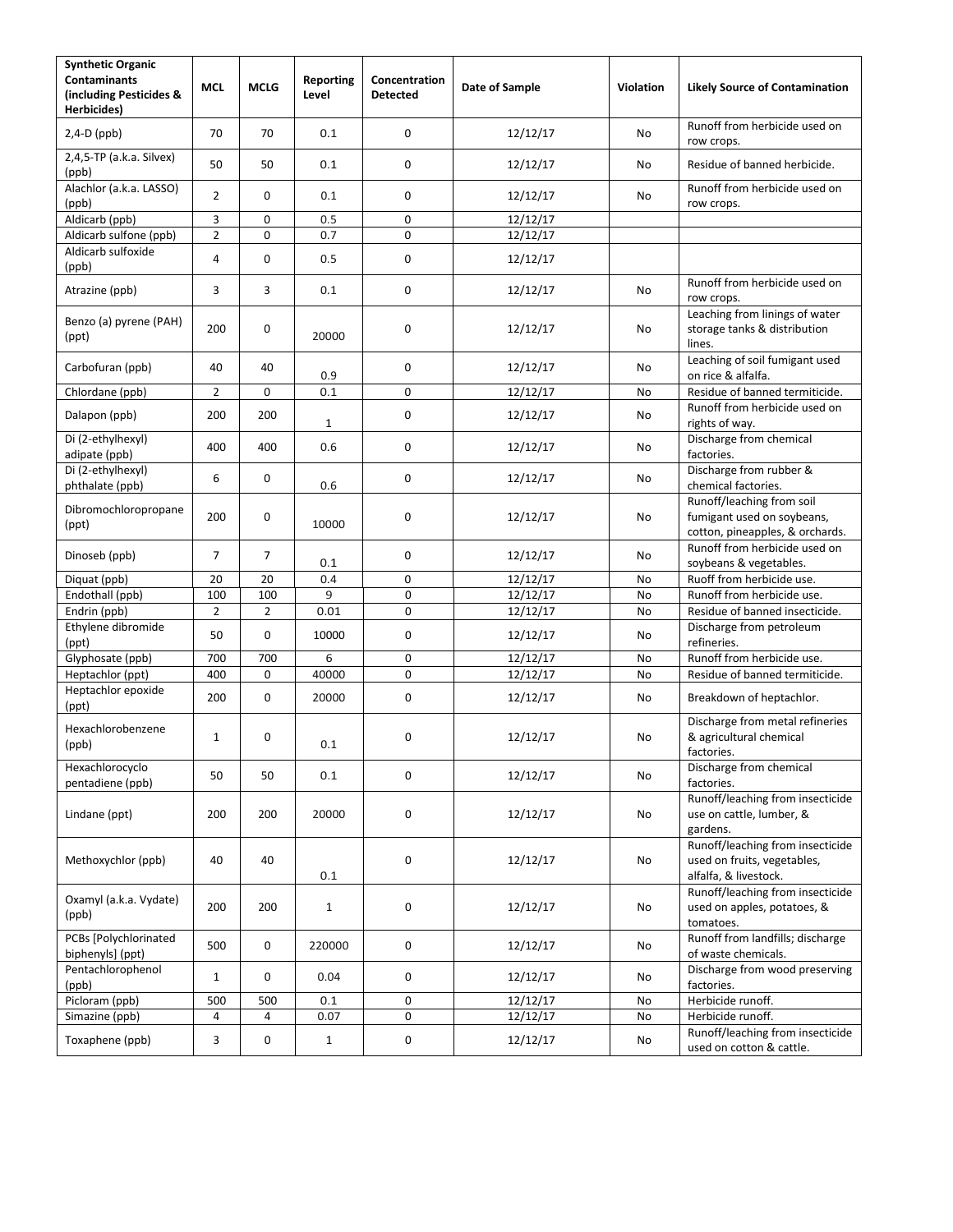| <b>Volatile Organic</b><br><b>Chemicals</b> | <b>MCL</b>     | <b>MCLG</b>    | Reporting<br>Level | Concentration<br><b>Detected</b> | Date of Sample | Violation | <b>Likely Source of Contamination</b>                                        |
|---------------------------------------------|----------------|----------------|--------------------|----------------------------------|----------------|-----------|------------------------------------------------------------------------------|
| Benzene (ppb)                               | 5              | 0              | 0.5                | 0                                | 12/12/17       | No        | Discharge from factories;<br>leaching from gas storage tanks<br>& landfills. |
| Carbon tetrachloride<br>(ppb)               | 5              | 0              | 0.5                | $\mathbf 0$                      | 12/12/17       | <b>No</b> | Discharge from chemical plants<br>& other industrial activities.             |
| Chlorobenzene (ppb)                         | 100            | 100            | 0.5                | 0                                | 12/12/17       | No        | Discharge from chemical &<br>agricultural chemical factories.                |
| o-Dichlorobenzene<br>(ppb)                  | 600            | 600            | 0.5                | $\pmb{0}$                        | 12/12/17       | No        | Discharge from industrial<br>chemical factories.                             |
| p-Dichlorobenzene<br>(ppb)                  | 75             | 75             | 0.5                | $\mathbf 0$                      | 12/12/17       | <b>No</b> | Discharge from industrial<br>chemical factories.                             |
| 1,2-Dichloroethane<br>(ppb)                 | 5              | 0              | 0.5                | $\pmb{0}$                        | 12/12/17       | No        | Discharge from industrial<br>chemical factories.                             |
| 1,1-Dichloroethylene<br>(ppb)               | $\overline{7}$ | $\overline{7}$ | 0.5                | $\mathbf 0$                      | 12/12/17       | No        | Discharge from industrial<br>chemical factories.                             |
| $cis-1,2-$<br>Dichloroethylene (ppb)        | 70             | 70             | 0.5                | $\pmb{0}$                        | 12/12/17       | No        | Discharge from industrial<br>chemical factories.                             |
| $trans-1,2-$<br>Dichloroethylene (ppb)      | 100            | 100            | 0.5                | 0                                | 12/12/17       | No        | Discharge from industrial<br>chemical factories.                             |
| Dichloromethane (ppb)                       | 5              | 0              | 0.5                | $\pmb{0}$                        | 12/12/17       | No        | Discharge from industrial<br>chemical factories.                             |
| 1,2-Dichloropropane<br>(ppb)                | 5              | 0              | 0.5                | 0                                | 12/12/17       | No        | Discharge from industrial<br>chemical factories.                             |
| Ethylbenzene (ppb)                          | 700            | 700            | 0.5                | $\pmb{0}$                        | 12/12/17       | No        | Discharge from petroleum<br>refineries.                                      |
| Styrene (ppb)                               | 100            | 100            | 0.5                | $\mathbf 0$                      | 12/12/17       | No        | Discharge from rubber & plastic<br>factories; leaching from landfills.       |
| Tetrachloroethylene<br>(ppb)                | 5              | 0              | 0.5                | $\pmb{0}$                        | 12/12/17       | No        | Discharge from factories & dry<br>cleaners.                                  |
| 1,2,4-Trichlorobenzene<br>(ppb)             | 70             | 70             | 0.5                | $\pmb{0}$                        | 12/12/17       | <b>No</b> | Discharge from textile-finishing<br>factories.                               |
| 1,1,1-Trichloroethane<br>(ppb)              | 200            | 200            | 0.5                | $\pmb{0}$                        | 12/12/17       | No        | Discharge from metal<br>degreasing sites & other<br>factories.               |
| 1,1,2-Trichloroethane<br>(ppb)              | 5              | 3              | 0.5                | 0                                | 12/12/17       | No        | Discharge from industrial<br>chemical factories.                             |
| Trichloroethylene<br>(ppb)                  | 5              | 0              | 0.5                | 0                                | 12/12/17       | No        | Discharge from metal<br>degreasing sites & other<br>factories.               |
| Toluene (ppm)                               | $\mathbf{1}$   | $\mathbf 1$    | 0.005              | $\pmb{0}$                        | 12/12/17       | No        | Discharge from petroleum<br>factories.                                       |
| Vinyl Chloride (ppb)                        | $\overline{2}$ | 0              | 0.5                | 0                                | 12/12/17       | No        | Leaching from PVC piping;<br>discharge from chemical<br>factories.           |
| Xylenes (ppm)                               | 10             | 10             | 0.005              | $\mathbf 0$                      | 12/12/17       | <b>No</b> | Discharge from petroleum or<br>chemical factories.                           |

Secondary Contaminants – do not have a direct impact on the health of consumers and are not required in the CCR. They are being included to provide additional information about the quality of the water.

| Contaminant                        | Maximum Allowable Level | Report Level      | Range of Detection | Date of Sample      |
|------------------------------------|-------------------------|-------------------|--------------------|---------------------|
|                                    |                         |                   |                    |                     |
| Aluminum (ppm)                     | $0.05 - 0.2$            | 0   0.03          | 0   0              | 09/23/20   09/30/20 |
| Chloride (ppm)                     | 250                     | 0   0             | $1.5$   3          | 09/23/20   09/30/20 |
| Color (color units [CU])           | 15 color units          | 5 0               | $0$   5            | 09/23/20   09/30/20 |
| Copper (ppm)                       | 1.0                     | $0.009$   $0.009$ | 0   0              | 09/23/20   09/30/20 |
| Corrosivity (LANG)                 | Noncorrosive            | 0   0             | $-3.51$   $-3.26$  | 09/23/20   09/30/20 |
| Fluoride (ppm)                     | 2.0                     | 0.5   0.5         | 0   0              | 09/23/20   09/30/20 |
| Foaming Agents (ppm)               | 0.5                     | 0.5   0.5         | 0   0              | 09/23/20   09/30/20 |
| lron (ppm)                         | 0.3                     | 0.3   0.3         | 0   0              | 09/23/20   09/30/20 |
| Manganese (ppm)                    | 0.05                    | 0.03   0.03       | 0   0              | 09/23/20   09/30/20 |
| Odor (threshold odor number [TON]) | Threshold odor number   | 0   1.0           | 1 0                | 09/23/20   09/30/20 |
| pH                                 | $6.5 - 8.5$             | 0   0             | $6.01$   $6.01$    | 09/23/20   09/30/20 |
| Silver (ppm)                       | 0.1                     | $0.06$   0.06     | 0   0              | 09/23/20   09/30/20 |
| Sulfate (ppm)                      | 250                     | 0   0             | $1.1$   1.3        | 09/23/20   09/30/20 |
| Total Dissolved Solids (ppm)       | 500                     | 0   10            | 38 0               | 09/23/20   09/30/20 |
| Zinc (ppm)                         | 5                       | 0                 | $0.0085$   $0.011$ | 09/23/20   09/30/20 |